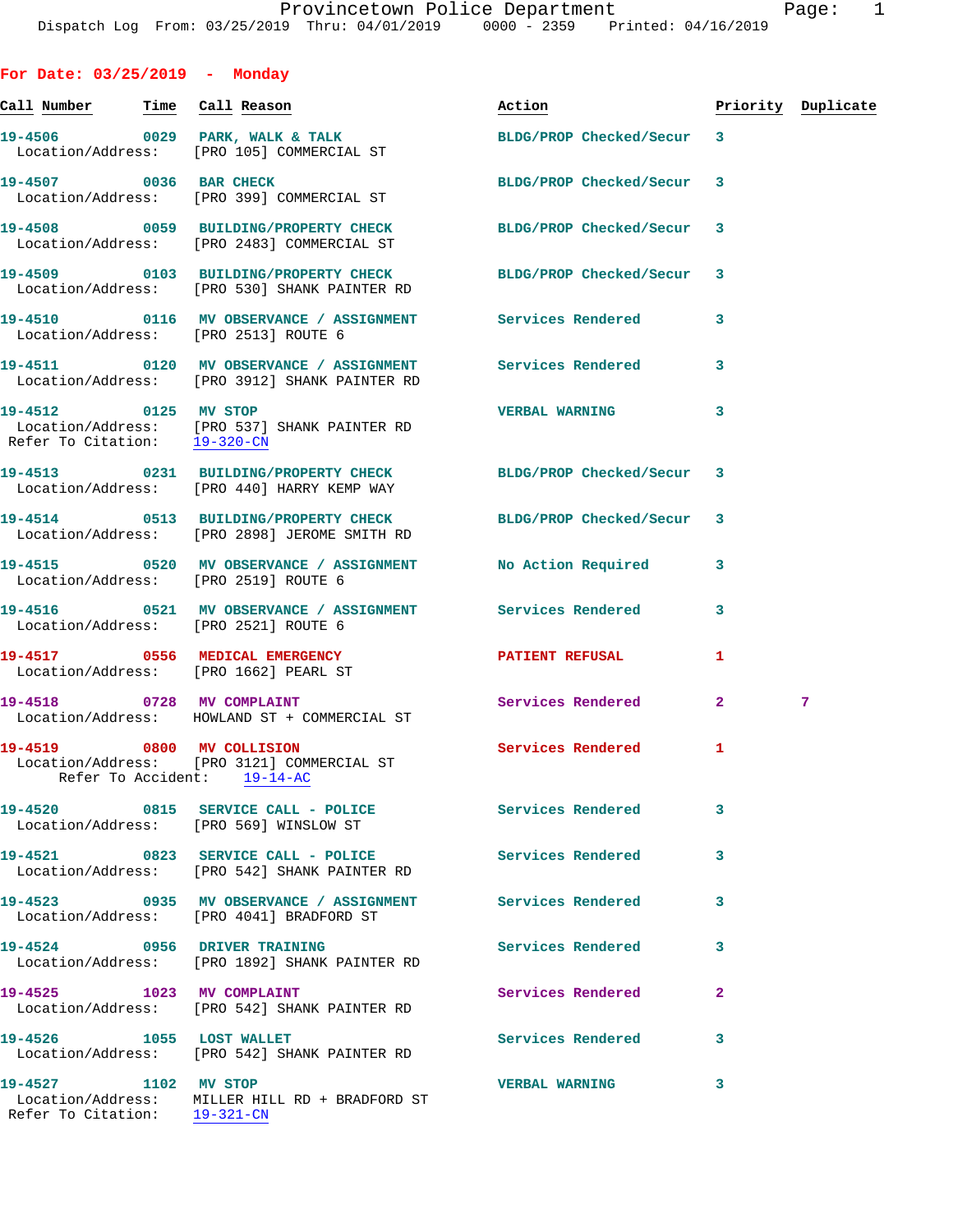|                                                            | Provincetown Police Department<br>Dispatch Log From: 03/25/2019 Thru: 04/01/2019 0000 - 2359 Printed: 04/16/2019 |                         |              |
|------------------------------------------------------------|------------------------------------------------------------------------------------------------------------------|-------------------------|--------------|
| Refer To Arrest: 19-33-AR                                  | 19-4528 1227 SERVE WARRANT<br>Location/Address: [PRO 754] BRADFORD ST                                            | Arrest(s) Made          | 3            |
|                                                            | 19-4530 1316 ESCORT / TRANSPORT<br>Location/Address: [PRO 542] SHANK PAINTER RD<br>Refer To Arrest: 19-33-AR     | Services Rendered       | 3            |
|                                                            | 19-4531 1354 SHOT GUN SHELL<br>Location/Address: [PRO 537] SHANK PAINTER RD                                      | Transferred Custody     | $\mathbf{2}$ |
|                                                            | 19-4533 1401 LANDLORD / TENANT<br>Location/Address: [PRO 654] COMMERCIAL ST                                      | Services Rendered       | $\mathbf{2}$ |
|                                                            | 19-4535 1505 SERVICE CALL - POLICE 3ervices Rendered<br>Location/Address: [PRO 569] WINSLOW ST                   |                         | 3            |
|                                                            | 19-4536 1520 BUILDING/PROPERTY CHECK Services Rendered<br>Location/Address: [PRO 2520] PRINCE ST                 |                         | 3            |
| Refer To Citation: T1244280<br>Refer To Accident: 19-15-AC | 19-4538 1523 MV HIT & RUN<br>Location/Address: [PRO 3296] SHANK PAINTER RD                                       | Services Rendered       | $\mathbf{2}$ |
|                                                            | 19-4537 1524 MV OBSERVANCE / ASSIGNMENT No Action Required<br>Location/Address: [PRO 4136] BRADFORD ST           |                         | 3            |
| 19-4539 1527 911 - GENERAL                                 | Location/Address: [PRO 3222] ALDEN ST                                                                            | SPOKEN TO               | 1            |
| Location/Address: [PRO 3440] ROUTE 6                       | 19-4540 1635 MV OBSERVANCE / ASSIGNMENT Services Rendered                                                        |                         | 3            |
|                                                            | 19-4541 1647 ASSIST CITIZEN<br>Location/Address: [PRO 2586] FRITZ'S WAY                                          | Services Rendered       | 3            |
|                                                            | 19-4542 1712 BUILDING/PROPERTY CHECK<br>Location/Address: [PRO 526] RYDER ST EXT                                 | Services Rendered       | 3            |
|                                                            | 19-4544 1718 COMPLAINT - GENERAL Referred to Other Agenc 3<br>Location/Address: [ORL 1] ROCK HARBOR RD           |                         |              |
|                                                            | 19-4543 1722 BUILDING/PROPERTY CHECK Services Rendered<br>Location/Address: [PRO 2483] COMMERCIAL ST             |                         | 3            |
| 19-4545 1833 FOLLOW UP                                     | Location/Address: [PRO 545] SHANK PAINTER RD                                                                     | Services Rendered       | $\mathbf{2}$ |
|                                                            | 19-4546 1842 BUILDING/PROPERTY CHECK<br>Location/Address: [PRO 2018] COMMERCIAL ST                               | Services Rendered       | 3            |
|                                                            | 19-4547 1942 PARKING COMPLAINT<br>Location/Address: WEST VINE ST + BLUEBERRY AVE                                 | SPOKEN TO               | 3            |
| Location/Address: ROUTE 6 + SNAIL RD                       | 19-4548 2048 MV OBSERVANCE / ASSIGNMENT Services Rendered                                                        |                         | 3            |
|                                                            | 19-4549 2049 BUILDING/PROPERTY CHECK Services Rendered<br>Location/Address: [PRO 2898] JEROME SMITH RD           |                         | 3            |
|                                                            | 19-4550 2052 MV OBSERVANCE / ASSIGNMENT Services Rendered<br>Location/Address: STANDISH ST + BRADFORD ST         |                         | 3            |
|                                                            | 19-4551 2123 BUILDING/PROPERTY CHECK Services Rendered<br>Location/Address: [PRO 94] BRADFORD ST                 |                         | 3            |
|                                                            | 19-4552 2125 COMPLAINT - GENERAL<br>Location/Address: [PRO 958] JEROME SMITH RD                                  | Services Rendered       | 3            |
|                                                            | 19-4553 2154 BUILDING/PROPERTY CHECK                                                                             | BLDG/PROP Checked/Secur | 3            |

Page: 2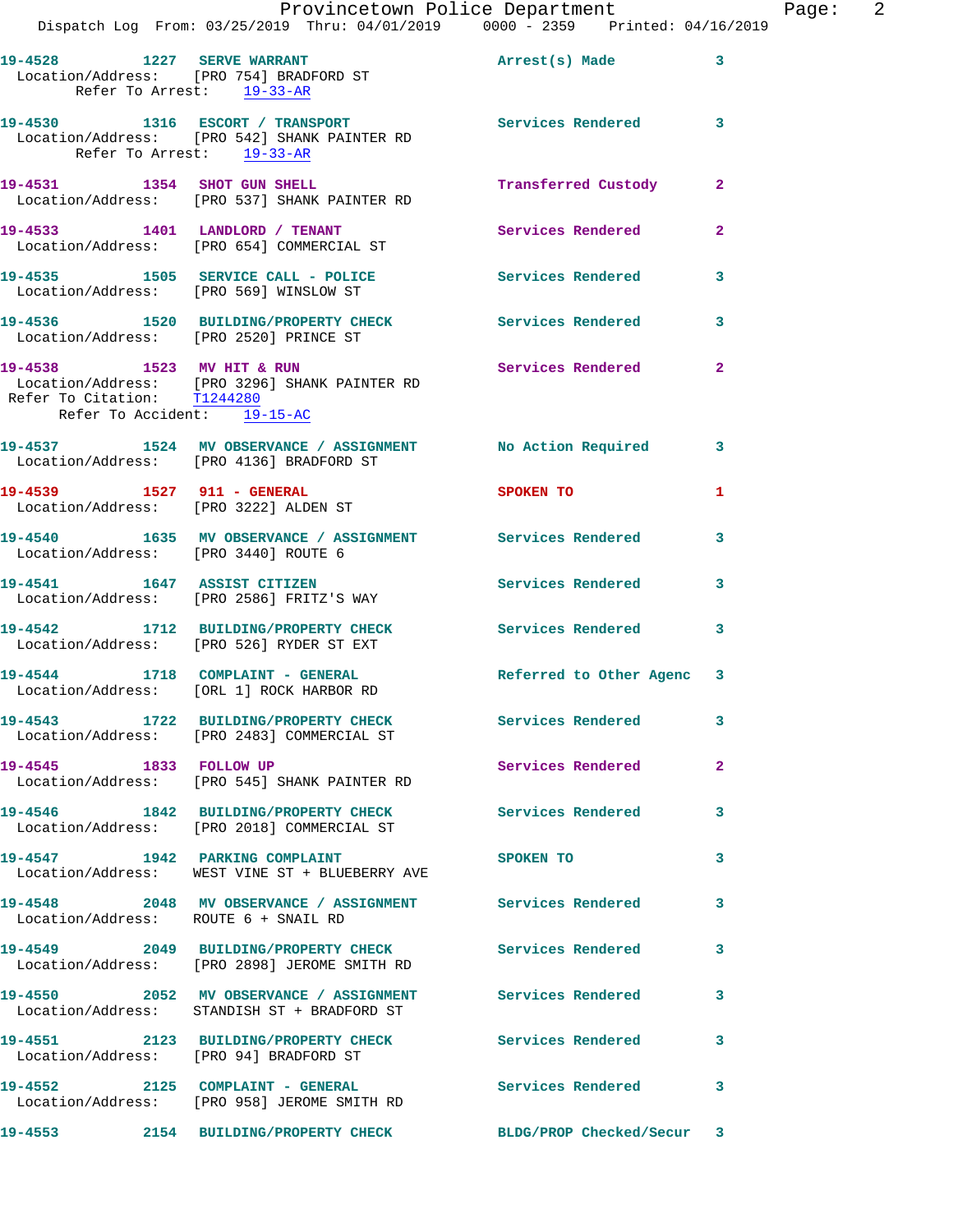|                                        | Provincetown Police Department                                                                                    |                            |                | Page: 3 |  |
|----------------------------------------|-------------------------------------------------------------------------------------------------------------------|----------------------------|----------------|---------|--|
|                                        | Dispatch Log From: 03/25/2019 Thru: 04/01/2019 0000 - 2359 Printed: 04/16/2019                                    |                            |                |         |  |
|                                        | Location/Address: [PRO 1105] SHIPS WAY RD                                                                         |                            |                |         |  |
|                                        | 19-4554 2346 BUILDING/PROPERTY CHECK Services Rendered 3<br>Location/Address: [PRO 3296] SHANK PAINTER RD         |                            |                |         |  |
| Location/Address: [PRO 94] BRADFORD ST | 19-4555 2346 MV OBSERVANCE / ASSIGNMENT Services Rendered                                                         |                            | 3              |         |  |
|                                        | 19-4556 2353 BUILDING/PROPERTY CHECK Services Rendered 3<br>Location/Address: [PRO 2494] BRADFORD ST              |                            |                |         |  |
|                                        | 19-4557 2359 BUILDING/PROPERTY CHECK Services Rendered 3<br>Location/Address: [PRO 3259] MACMILLAN WHARF          |                            |                |         |  |
| For Date: $03/26/2019$ - Tuesday       |                                                                                                                   |                            |                |         |  |
|                                        | 19-4558 0019 BUILDING/PROPERTY CHECK Services Rendered 3<br>Location/Address: [PRO 526] RYDER ST EXT              |                            |                |         |  |
|                                        | 19-4559 0027 BUILDING/PROPERTY CHECK BLDG/PROP Checked/Secur 3<br>Location/Address: [PRO 1952] COMMERCIAL ST      |                            |                |         |  |
|                                        | 19-4560 0031 BUILDING/PROPERTY CHECK Services Rendered<br>Location/Address: [PRO 2481] TREMONT ST                 |                            | 3              |         |  |
|                                        | 19-4561 0036 PARK, WALK & TALK<br>Location/Address: [PRO 3870] COMMERCIAL ST                                      | <b>Services Rendered</b>   | 3              |         |  |
|                                        | 19-4563 0054 BUILDING/PROPERTY CHECK<br>Location/Address: [PRO 186] COMMERCIAL ST                                 | BLDG/PROP Checked/Secur 3  |                |         |  |
|                                        | 19-4564 0136 BUILDING/PROPERTY CHECK<br>Location/Address: [PRO 3430] COMMERCIAL ST                                | BLDG/PROP Checked/Secur 3  |                |         |  |
|                                        | 19-4565 0150 BUILDING/PROPERTY CHECK Services Rendered 3<br>Location/Address: [PRO 2512] JEROME SMITH RD          |                            |                |         |  |
|                                        | 19-4566 6 0152 MV OBSERVANCE / ASSIGNMENT Services Rendered<br>Location/Address: BRADFORD ST + ALDEN ST           |                            | 3              |         |  |
| 19-4567 0207 MV COMPLAINT              | Location/Address: [PRO 2199] BAYBERRY AVE                                                                         | SPOKEN TO                  | $\overline{2}$ |         |  |
|                                        | 19-4568 0255 MV OBSERVANCE / ASSIGNMENT Services Rendered<br>Location/Address: [PRO 3670] SHANK PAINTER RD        |                            | 3              |         |  |
|                                        | 19-4569 0317 BUILDING/PROPERTY CHECK BLDG/PROP Checked/Secur 3<br>Location/Address: [PRO 517] RACE POINT RD       |                            |                |         |  |
|                                        | 19-4570 0333 BUILDING/PROPERTY CHECK BLDG/PROP Checked/Secur 3<br>Location/Address: [PRO 516] RACE POINT RD       |                            |                |         |  |
|                                        | 19-4571 0402 BUILDING/PROPERTY CHECK Services Rendered<br>Location/Address: [PRO 3259] MACMILLAN WHARF            |                            | 3              |         |  |
|                                        | 19-4572 0444 MV OBSERVANCE / ASSIGNMENT Services Rendered<br>Location/Address: SHANK PAINTER RD + JEROME SMITH RD |                            | 3              |         |  |
|                                        | 19-4573 0454 BUILDING/PROPERTY CHECK Services Rendered<br>Location/Address: [PRO 2977] COMMERCIAL ST              |                            | 3              |         |  |
|                                        | 19-4574 0459 MV OBSERVANCE / ASSIGNMENT Services Rendered<br>Location/Address: COMMERCIAL ST + SNAIL RD           |                            | 3              |         |  |
|                                        | 19-4575 0614 BUILDING/PROPERTY CHECK Services Rendered<br>Location/Address: [PRO 2493] BRADFORD ST                |                            | 3              |         |  |
| 19-4576 0733 PET PANTRY                | Location/Address: [PRO 3296] SHANK PAINTER RD                                                                     | <b>Services Rendered</b> 3 |                |         |  |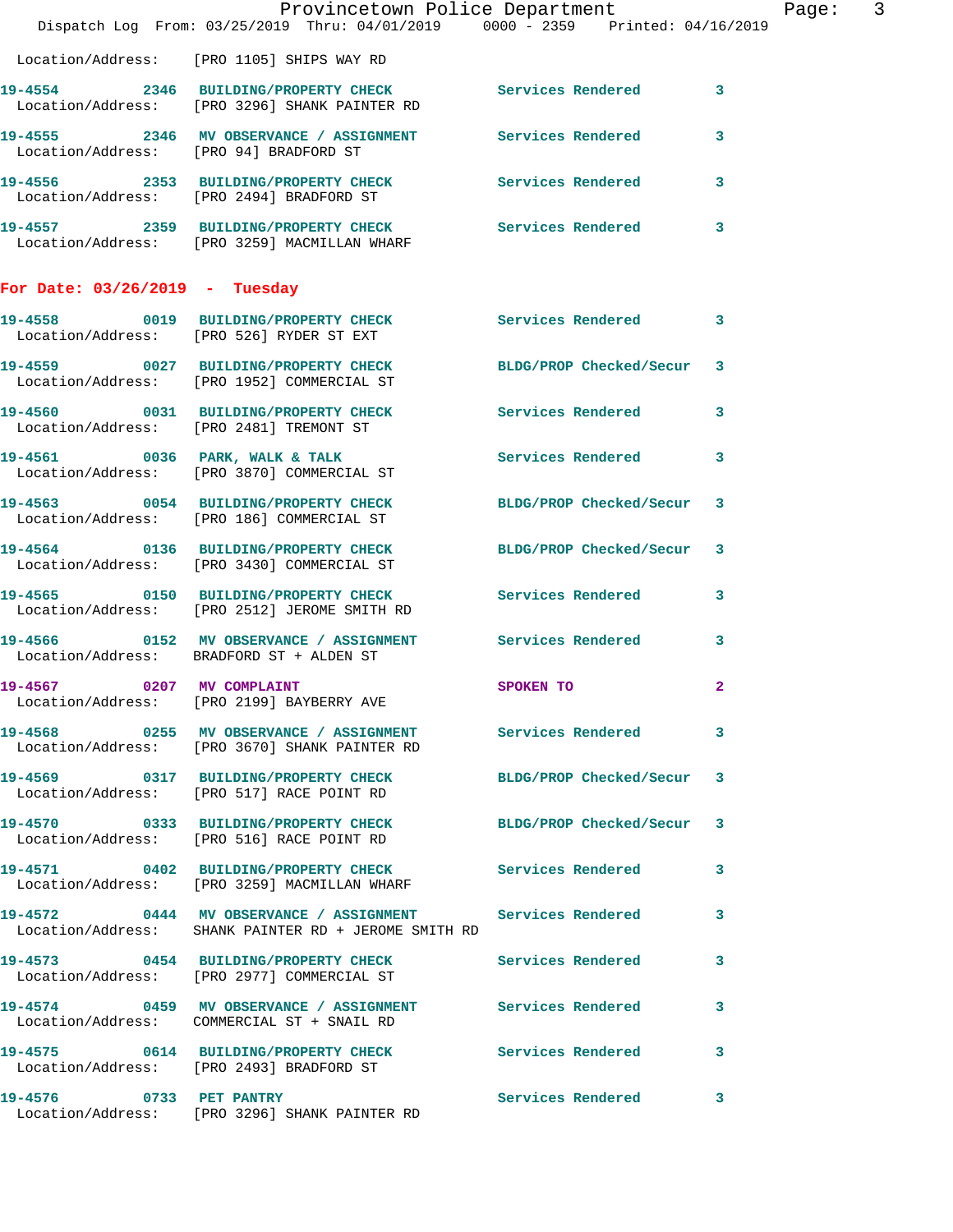|                                                                                             | Dispatch Log From: 03/25/2019 Thru: 04/01/2019 0000 - 2359 Printed: 04/16/2019                               | Provincetown Police Department |              | Page: 4 |  |
|---------------------------------------------------------------------------------------------|--------------------------------------------------------------------------------------------------------------|--------------------------------|--------------|---------|--|
|                                                                                             | 19-4577 0746 BUILDING/PROPERTY CHECK BLDG/PROP Checked/Secur 3<br>Location/Address: [PRO 2500] COMMERCIAL ST |                                |              |         |  |
| 19-4578 0804 AT SCHOOL                                                                      | Location/Address: [PRO 569] WINSLOW ST                                                                       | Services Rendered 3            |              |         |  |
|                                                                                             | 19-4579 0839 BUILDING/PROPERTY CHECK BLDG/PROP Checked/Secur 3<br>Location/Address: [PRO 3287] ROUTE 6       |                                |              |         |  |
|                                                                                             | 19-4580 0855 MV COMPLAINT<br>Location/Address: [PRO 823] COMMERCIAL ST                                       | Services Rendered              | $\mathbf{2}$ |         |  |
|                                                                                             | 19-4581 0927 FIRE - BRUSH<br>Location/Address: [PRO 2769] TIN PAN ALLEY RD                                   | Services Rendered 1            |              |         |  |
|                                                                                             | 19-4582 0931 MEDICAL EMERGENCY<br>Location/Address: [PRO 1509] BRADFORD ST                                   | Services Rendered 1            |              |         |  |
|                                                                                             | 19-4583 0935 BUILDING/PROPERTY CHECK BLDG/PROP Checked/Secur 3<br>Location/Address: [PRO 3317] CEMETERY RD   |                                |              | 1       |  |
|                                                                                             | 19-4584 0943 PARK, WALK & TALK 6 Services Rendered 3<br>Location/Address: [PRO 2500] COMMERCIAL ST           |                                |              |         |  |
|                                                                                             | 19-4586 1008 BUILDING/PROPERTY CHECK Services Rendered 3<br>Location/Address: [PRO 3259] MACMILLAN WHARF     |                                |              |         |  |
|                                                                                             | 19-4587 1014 MV OBSERVANCE / ASSIGNMENT Services Rendered<br>Location/Address: COMMERCIAL ST + SNAIL RD      |                                | 3            |         |  |
|                                                                                             | 19-4588 1033 LOST PROPERTY<br>Location/Address: [PRO 530] SHANK PAINTER RD                                   | Services Rendered 3            |              |         |  |
|                                                                                             | 19-4589 1037 MV COMPLAINT<br>Location/Address: [PRO 667] COMMERCIAL ST                                       | Services Rendered              | $\mathbf{2}$ |         |  |
|                                                                                             | 19-4590 1134 HARASSMENT / THREATS<br>Location/Address: [PRO 986] MAYFLOWER AVE                               | Services Rendered              | $\mathbf{2}$ |         |  |
|                                                                                             | 19-4591 1312 BUILDING/PROPERTY CHECK Services Rendered 3<br>Location/Address: [PRO 2977] COMMERCIAL ST       |                                |              |         |  |
| Location/Address: [PRO 569] WINSLOW ST                                                      | 19-4592 1450 SERVICE CALL - POLICE                                                                           | <b>Services Rendered</b>       |              |         |  |
| Location/Address: ROUTE 6 + SNAIL RD                                                        | 19-4594 1508 MV OBSERVANCE / ASSIGNMENT Services Rendered 3                                                  |                                |              |         |  |
| 19-4595 1518 MV STOP<br>Location/Address: [PRO 521] ROUTE 6<br>Refer To Citation: 19-322-CN |                                                                                                              | VERBAL WARNING 3               |              |         |  |
|                                                                                             | 19-4596 1523 MEDICAL EMERGENCY<br>Location/Address: [PRO 440] HARRY KEMP WAY                                 | Transported to Hospital 1      |              |         |  |
| 19-4598 1546 ANIMAL CALL                                                                    | Location/Address: ROUTE 6 + SHANK PAINTER RD                                                                 | Services Rendered 2            |              |         |  |
|                                                                                             |                                                                                                              | Services Rendered              | 3            |         |  |
|                                                                                             | 19-4600 1649 MV OBSERVANCE / ASSIGNMENT No Action Required<br>Location/Address: [PRO 2977] COMMERCIAL ST     |                                | 3            |         |  |
|                                                                                             | 19-4601 1718 PARKING COMPLAINT<br>Location/Address: [PRO 667] COMMERCIAL ST                                  | SPOKEN TO                      | 3            |         |  |
|                                                                                             | 19-4602 1814 MV OBSERVANCE / ASSIGNMENT Services Rendered<br>Location/Address: STANDISH ST + BRADFORD ST     |                                | $\mathbf{3}$ |         |  |
|                                                                                             | 19-4603 1920 MV OBSERVANCE / ASSIGNMENT Services Rendered 3                                                  |                                |              |         |  |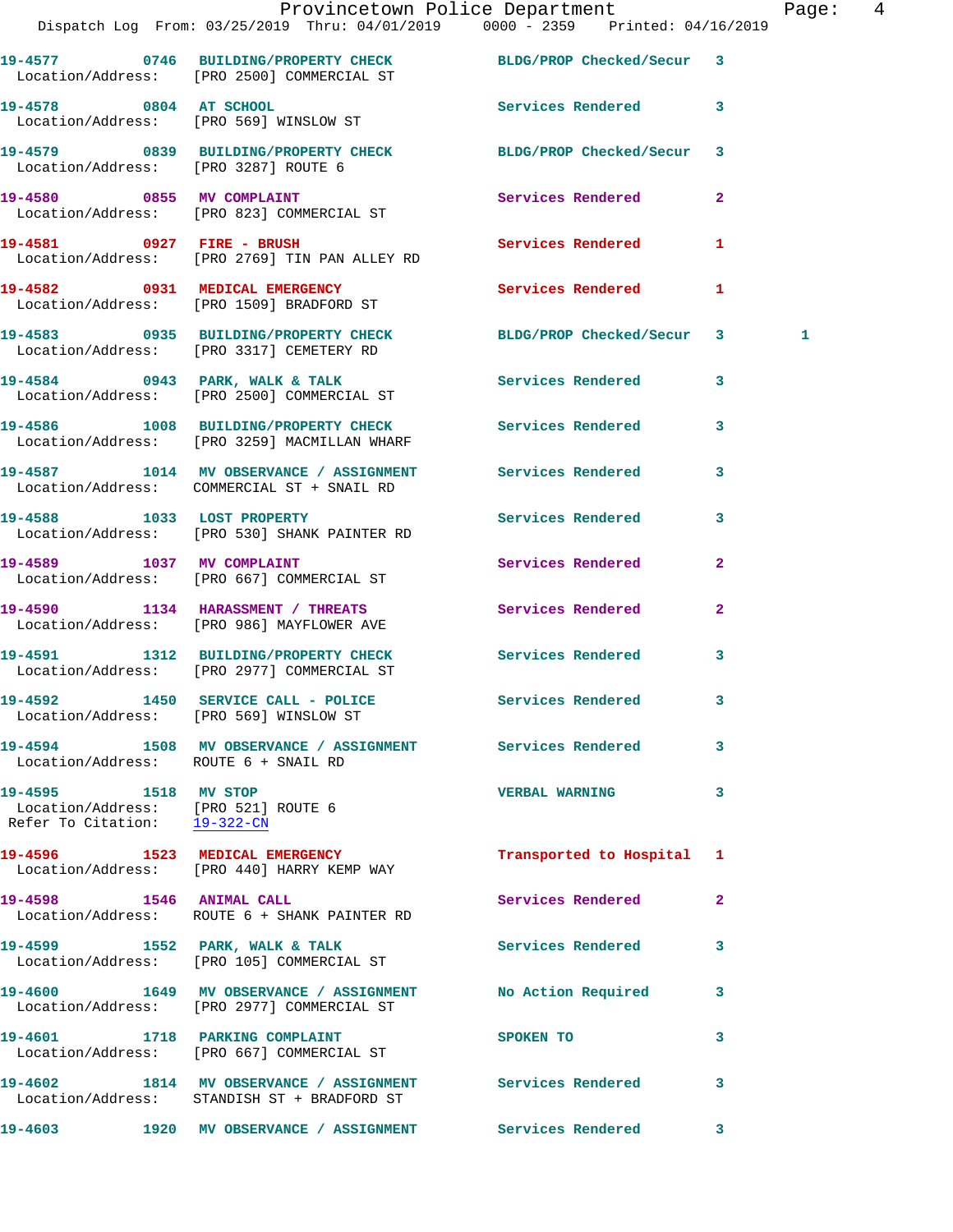|                                                                 |                                                                                                                | Provincetown Police Department | Page: 5        |  |
|-----------------------------------------------------------------|----------------------------------------------------------------------------------------------------------------|--------------------------------|----------------|--|
|                                                                 | Dispatch Log From: 03/25/2019 Thru: 04/01/2019 0000 - 2359 Printed: 04/16/2019                                 |                                |                |  |
| Location/Address: BRADFORD ST                                   |                                                                                                                |                                |                |  |
|                                                                 | 19-4604 2041 ANIMAL CALL<br>Location/Address: [PRO 3015] BRADFORD ST                                           | Services Rendered              | $\overline{2}$ |  |
|                                                                 | 19-4605 2113 BUILDING/PROPERTY CHECK BLDG/PROP Checked/Secur 3<br>Location/Address: [PRO 539] SHANK PAINTER RD |                                |                |  |
|                                                                 | 19-4606 2144 BUILDING/PROPERTY CHECK<br>Location/Address: [PRO 2018] COMMERCIAL ST                             | Services Rendered              | 3              |  |
|                                                                 | 19-4607 2146 BUILDING/PROPERTY CHECK<br>Location/Address: [PRO 3259] MACMILLAN WHARF                           | <b>Services Rendered</b>       | 3              |  |
|                                                                 | 19-4608 2147 BUILDING/PROPERTY CHECK Services Rendered<br>Location/Address: [PRO 526] RYDER ST EXT             |                                | 3              |  |
|                                                                 | 19-4609 2151 BUILDING/PROPERTY CHECK<br>Location/Address: [PRO 2494] BRADFORD ST                               | <b>Services Rendered</b>       | 3              |  |
|                                                                 | 19-4610 2153 BUILDING/PROPERTY CHECK<br>Location/Address: [PRO 2500] COMMERCIAL ST                             | BLDG/PROP Checked/Secur        | 3              |  |
|                                                                 |                                                                                                                | Services Rendered              | 3              |  |
|                                                                 | 19-4612 2203 BUILDING/PROPERTY CHECK<br>Location/Address: [PRO 2483] COMMERCIAL ST                             | Services Rendered              | 3              |  |
|                                                                 | 19-4613 2207 BUILDING/PROPERTY CHECK<br>Location/Address: [PRO 2490] PROVINCELANDS RD                          | Services Rendered              | 3              |  |
|                                                                 | 19-4614 2217 BUILDING/PROPERTY CHECK<br>Location/Address: [PRO 2898] JEROME SMITH RD                           | <b>Services Rendered</b>       | 3              |  |
|                                                                 | 19-4615 2220 BUILDING/PROPERTY CHECK<br>Location/Address: [PRO 447] JEROME SMITH RD                            | <b>Services Rendered</b>       | 3              |  |
|                                                                 | 19-4616 2323 PARK, WALK & TALK<br>Location/Address: [PRO 539] SHANK PAINTER RD                                 | <b>Services Rendered</b>       | 3              |  |
| $\mathbf{r}$ and $\mathbf{r}$ and $\mathbf{r}$ and $\mathbf{r}$ | 19-4617 2338 ASSIST DEPARTMENT / MUTUAL AID Services Rendered                                                  |                                | 3              |  |

 Location/Address: [TRU] TOWN HALL RD Refer To P/C: 19-34-AR

## **For Date: 03/27/2019 - Wednesday**

| Location/Address: [TRU] SWALE WAY | 19-4618       0121  ASSIST DEPARTMENT / MUTUAL AID    Referred to Other Agenc  3 |                           |                         |
|-----------------------------------|----------------------------------------------------------------------------------|---------------------------|-------------------------|
| Location/Address:                 | [TRU] ARROWHEAD RD                                                               |                           | $\overline{\mathbf{3}}$ |
|                                   | Location/Address: [PRO 4136] BRADFORD ST                                         | BLDG/PROP Checked/Secur 3 |                         |
|                                   | Location/Address: BRADFORD ST + JOHNSON ST                                       |                           | $\mathbf{3}$            |
|                                   | Location/Address: [PRO 75] CAPTAIN BERTIES WAY                                   | BLDG/PROP Checked/Secur 3 |                         |
| Location/Address:                 | 19-4623  0454 BUILDING/PROPERTY CHECK<br>[PRO 447] JEROME SMITH RD               | BLDG/PROP Checked/Secur 3 |                         |
|                                   | Location/Address: [PRO 3259] MACMILLAN WHARF                                     |                           | $\overline{3}$          |
|                                   | Location/Address: [PRO 2513] ROUTE 6                                             |                           | 3                       |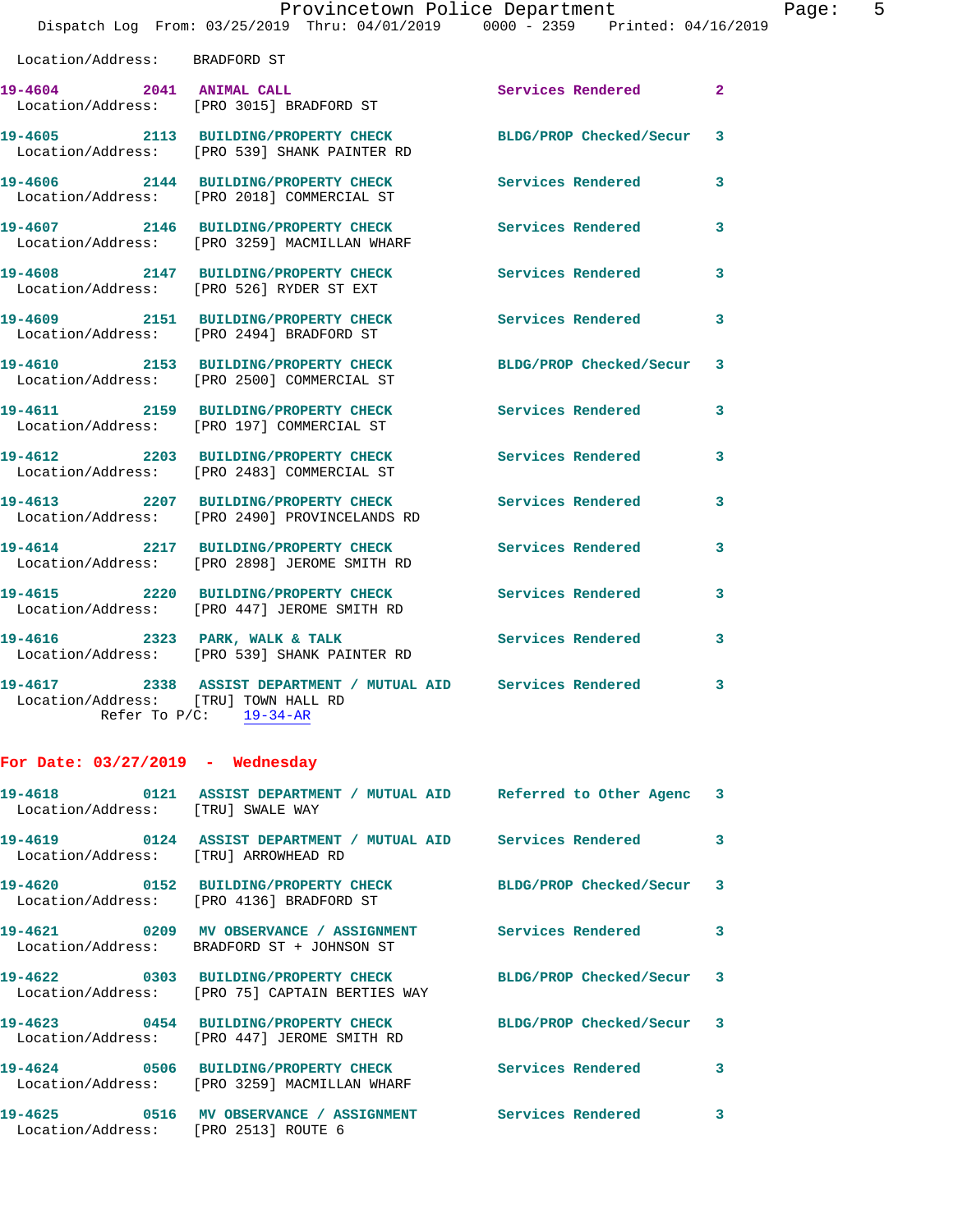**19-4626 0530 MV OBSERVANCE / ASSIGNMENT Services Rendered 3**  Location/Address: ROUTE 6 **19-4627 0701 PARKING COMPLAINT SPOKEN TO 3**  Location/Address: RACE POINT RD + NELSON AVE **19-4628 0743 BUILDING/PROPERTY CHECK Services Rendered 3**  Location/Address: [PRO 4136] BRADFORD ST **19-4629 0802 MV OBSERVANCE / ASSIGNMENT Services Rendered 3**  Location/Address: [PRO 530] SHANK PAINTER RD **19-4630 0802 SERVICE CALL - POLICE Services Rendered 3**  Location/Address: [PRO 569] WINSLOW ST **19-4631 0818 MV STOP Citation / Warning Issu 3**  Location/Address: [PRO 2518] ROUTE 6 Refer To Citation: T1244236 **19-4633 0846 BUILDING/PROPERTY CHECK Services Rendered 3**  Location/Address: [PRO 2494] BRADFORD ST 19-4634 0902 PARKING COMPLAINT Services Rendered 3 Location/Address: [PRO 105] COMMERCIAL ST **19-4635 0921 MV OBSERVANCE / ASSIGNMENT Services Rendered 3**  Location/Address: COMMERCIAL ST + SNAIL RD **19-4636 1012 MV OBSERVANCE / ASSIGNMENT Services Rendered 3**  Location/Address: BRADFORD ST + STANDISH ST **19-4638 1134 MV OBSERVANCE / ASSIGNMENT No Action Required 3**  Location/Address: ROUTE 6 + SNAIL RD **19-4639 1221 BUILDING/PROPERTY CHECK Services Rendered 3**  Location/Address: [PRO 958] JEROME SMITH RD **19-4640 1304 HAZARDS Services Rendered 2**  Location/Address: NELSON AVE **19-4642 1457 SERVICE CALL - POLICE Services Rendered 3**  Location/Address: [PRO 569] WINSLOW ST **19-4643 1543 MV OBSERVANCE / ASSIGNMENT Services Rendered 3**  Location/Address: [PRO 3440] ROUTE 6 **19-4644 1648 PARKING COMPLAINT Could Not Locate 3**  Location/Address: [PRO 1545] COMMERCIAL ST **19-4645 1929 PARK, WALK & TALK Services Rendered 3**  Location/Address: [PRO 105] COMMERCIAL ST **19-4646 2020 BUILDING/PROPERTY CHECK BLDG/PROP Checked/Secur 3**  Location/Address: [PRO 165] COMMERCIAL ST **19-4647 2026 MV COMPLAINT Services Rendered 2**  Location/Address: [PRO 105] COMMERCIAL ST **19-4648 2034 BUILDING/PROPERTY CHECK BLDG/PROP Checked/Secur 3**  Location/Address: [PRO 530] SHANK PAINTER RD **19-4649 2040 BUILDING/PROPERTY CHECK Services Rendered 3**  Location/Address: [PRO 2018] COMMERCIAL ST **19-4650 2041 BUILDING/PROPERTY CHECK Services Rendered 3**  Location/Address: [PRO 3259] MACMILLAN WHARF **19-4651 2044 BUILDING/PROPERTY CHECK Services Rendered 3** 

Location/Address: [PRO 526] RYDER ST EXT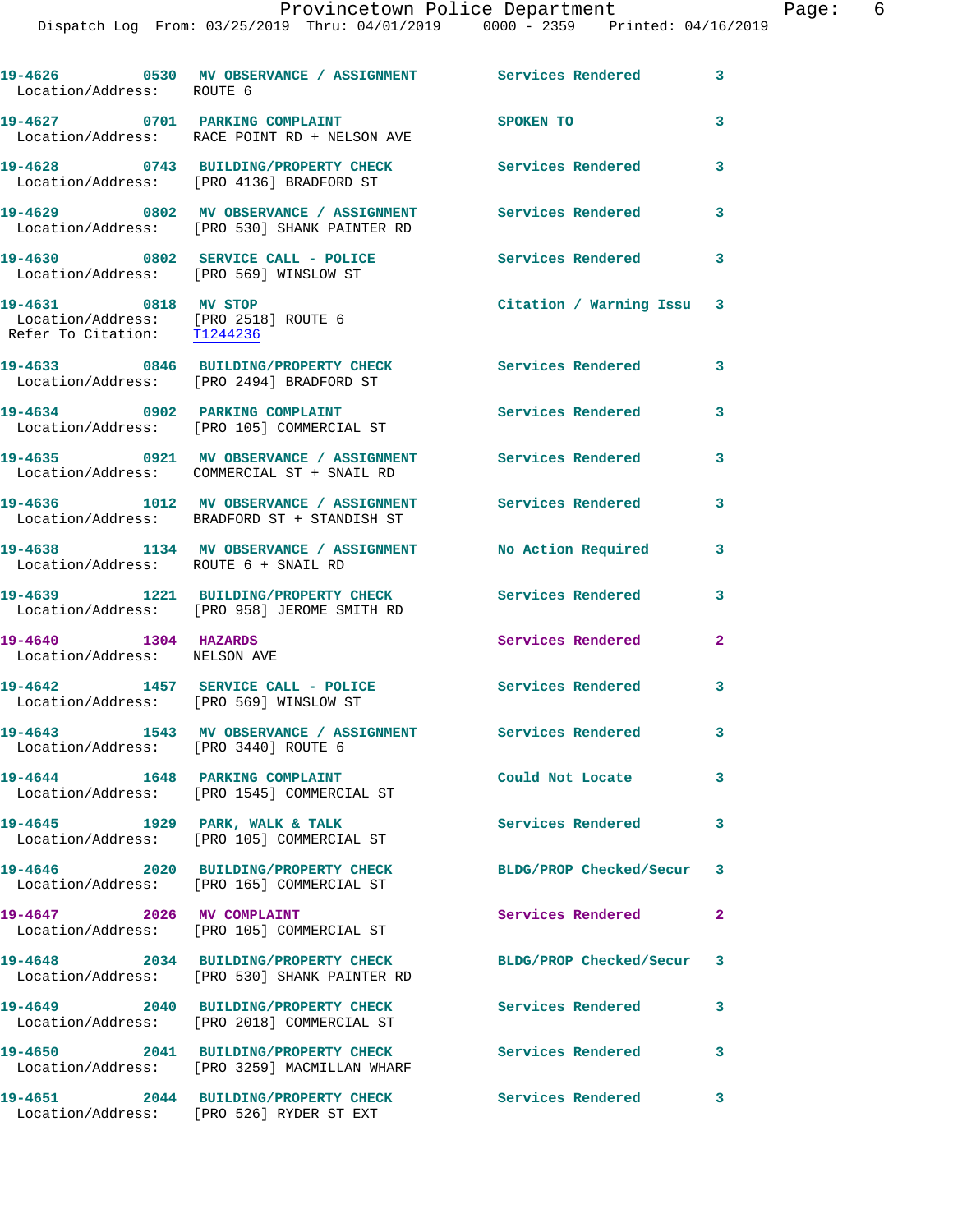|                                   | Provincetown Police Department                                                                                  |                         |   |
|-----------------------------------|-----------------------------------------------------------------------------------------------------------------|-------------------------|---|
|                                   | Dispatch Log From: 03/25/2019 Thru: 04/01/2019 0000 - 2359 Printed: 04/16/2019                                  |                         |   |
|                                   | 19-4652 2046 BUILDING/PROPERTY CHECK Services Rendered<br>Location/Address: [PRO 595] BRADFORD ST               |                         | 3 |
|                                   | 19-4653 2050 BUILDING/PROPERTY CHECK<br>Location/Address: [PRO 2494] BRADFORD ST                                | Services Rendered       | 3 |
|                                   | 19-4654 2051 MV OBSERVANCE / ASSIGNMENT Services Rendered<br>Location/Address: SNAIL RD + COMMERCIAL ST         |                         | 3 |
|                                   | 19-4655 2102 MV OBSERVANCE / ASSIGNMENT Services Rendered<br>Location/Address: [PRO 2577] BRADFORD ST           |                         | 3 |
|                                   | 19-4656 2131 MEDICAL EMERGENCY Services Rendered<br>Location/Address: [PRO 442] HARRY KEMP WAY                  |                         | 1 |
| 19-4657 2132 MV STOP              | Location/Address: STANDISH ST + BRADFORD ST<br>Refer To Citation: $\frac{19-323-CN}{\pi}$                       | <b>VERBAL WARNING</b>   | 3 |
|                                   | 19-4658 2202 BUILDING/PROPERTY CHECK BLDG/PROP Checked/Secur<br>Location/Address: [PRO 539] SHANK PAINTER RD    |                         | 3 |
|                                   | 19-4659 2207 BUILDING/PROPERTY CHECK BLDG/PROP Checked/Secur<br>Location/Address: [PRO 519] RACE POINT RD       |                         | 3 |
|                                   | 19-4660 2321 BUILDING/PROPERTY CHECK<br>Location/Address: [PRO 446] HOWLAND ST                                  | BLDG/PROP Checked/Secur | 3 |
|                                   | 19-4661 2344 BUILDING/PROPERTY CHECK Services Rendered<br>Location/Address: [PRO 2490] PROVINCELANDS RD         |                         | 3 |
|                                   | 19-4662 2349 MEDICAL EMERGENCY<br>Location/Address: [PRO 1011] NELSON AVE                                       | Transported to Hospital | 1 |
| For Date: $03/28/2019$ - Thursday |                                                                                                                 |                         |   |
|                                   | 19-4663 0025 BUILDING/PROPERTY CHECK BLDG/PROP Checked/Secur 3<br>Location/Address: [PRO 1778] SHANK PAINTER RD |                         |   |
| Location/Address: ROUTE 6         | 19-4664 6027 MV OBSERVANCE / ASSIGNMENT Services Rendered                                                       |                         |   |
|                                   | 19-4665 0037 MV OBSERVANCE / ASSIGNMENT Services Rendered<br>Location/Address: [PRO 2489] BRADFORD ST           |                         | 3 |
|                                   | 19-4666 0113 BUILDING/PROPERTY CHECK<br>Location/Address: [PRO 413] CONWELL ST                                  | BLDG/PROP Checked/Secur | 3 |
|                                   | 19-4667  0123 MV OBSERVANCE / ASSIGNMENT Services Rendered<br>Location/Address: [PRO 2859] BRADFORD ST          |                         | 3 |
|                                   | 19-4668 0128 BUILDING/PROPERTY CHECK<br>Location/Address: [PRO 2483] COMMERCIAL ST                              | BLDG/PROP Checked/Secur | 3 |
|                                   | 19-4669 0131 MV OBSERVANCE / ASSIGNMENT Services Rendered<br>Location/Address: [PRO 106] COMMERCIAL ST          |                         | 3 |

**19-4670 0209 BUILDING/PROPERTY CHECK BLDG/PROP Checked/Secur 3**  Location/Address: [PRO 1886] BRADFORD ST

**19-4671 0314 BUILDING/PROPERTY CHECK BLDG/PROP Checked/Secur 3**  Location/Address: [PRO 530] SHANK PAINTER RD

**19-4672 0417 BUILDING/PROPERTY CHECK BLDG/PROP Checked/Secur 3**  Location/Address: [PRO 3489] COMMERCIAL ST

**19-4673 0517 BUILDING/PROPERTY CHECK BLDG/PROP Checked/Secur 3**  Location/Address: [PRO 2898] JEROME SMITH RD

**19-4674 0526 MV OBSERVANCE / ASSIGNMENT Services Rendered 3** 

Page:  $7^{1019}$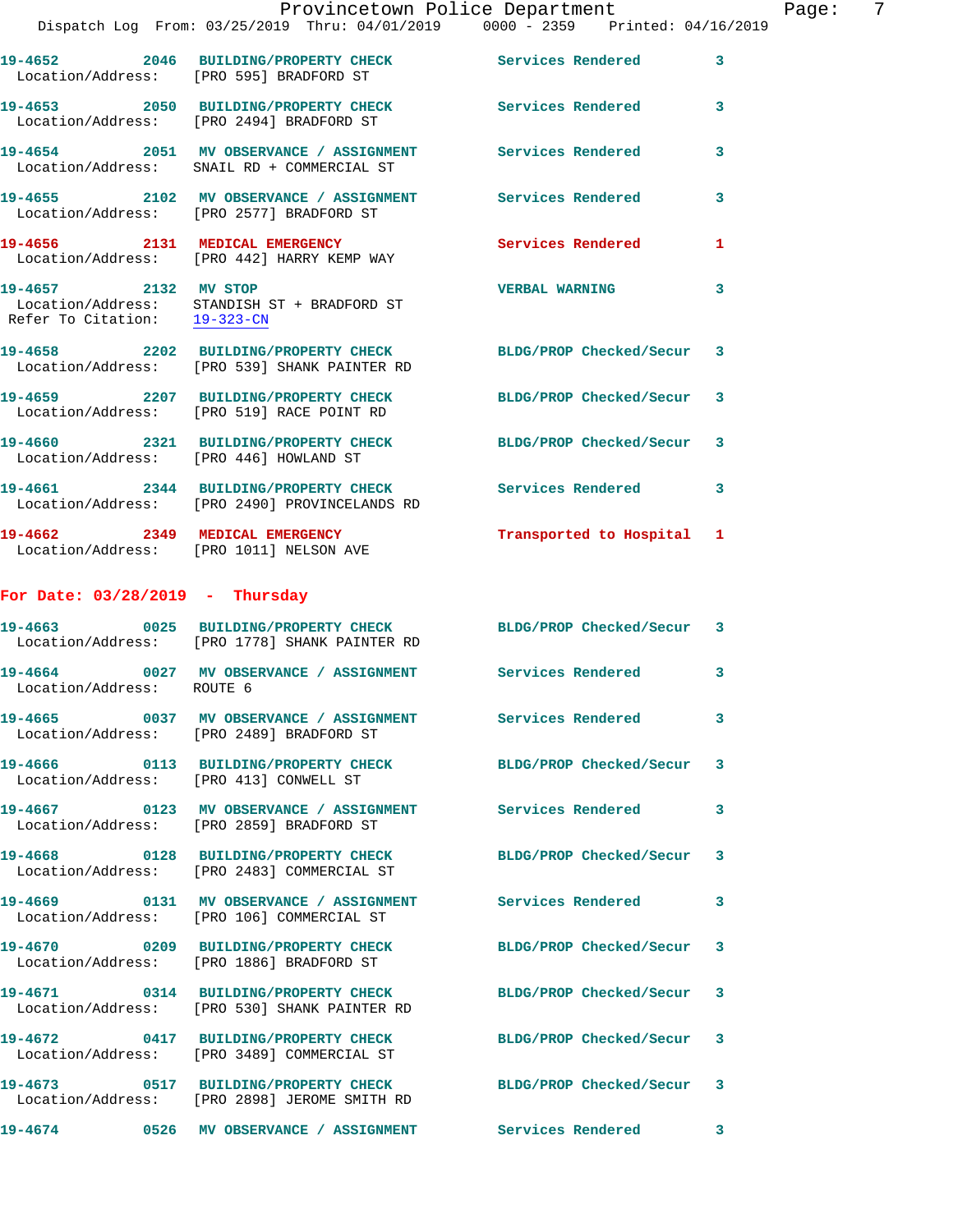|                                                               | Dispatch Log From: 03/25/2019 Thru: 04/01/2019 0000 - 2359 Printed: 04/16/2019                                 | Provincetown Police Department | Page: 8      |  |
|---------------------------------------------------------------|----------------------------------------------------------------------------------------------------------------|--------------------------------|--------------|--|
|                                                               | Location/Address: [PRO 2489] BRADFORD ST                                                                       |                                |              |  |
|                                                               | 19-4675 0559 BUILDING/PROPERTY CHECK BLDG/PROP Checked/Secur 3<br>Location/Address: [PRO 3430] COMMERCIAL ST   |                                |              |  |
| Location/Address: [PRO 3921] ROUTE 6                          | 19-4676 0602 BUILDING/PROPERTY CHECK BLDG/PROP Checked/Secur 3                                                 |                                |              |  |
| Location/Address: [PRO 2513] ROUTE 6                          | 19-4677 0604 MV OBSERVANCE / ASSIGNMENT Services Rendered 3                                                    |                                |              |  |
|                                                               | 19-4678 0711 ANIMAL CALL<br>Location/Address: [PRO 523] COMMERCIAL ST                                          | <b>VERBAL WARNING</b>          | $\mathbf{2}$ |  |
|                                                               | 19-4679 0724 MV OBSERVANCE / ASSIGNMENT Services Rendered<br>Location/Address: [PRO 4136] BRADFORD ST          |                                | 3            |  |
|                                                               | 19-4680 0756 BUILDING/PROPERTY CHECK Services Rendered<br>Location/Address: [PRO 526] RYDER ST EXT             |                                | 3            |  |
|                                                               | 19-4681 0756 BUILDING/PROPERTY CHECK Services Rendered<br>Location/Address: [PRO 3259] MACMILLAN WHARF         |                                | 3            |  |
|                                                               | 19-4682 0801 SERVICE CALL - POLICE<br>Location/Address: [PRO 569] WINSLOW ST                                   | Services Rendered              | 3            |  |
|                                                               | 19-4683 0816 911 - GENERAL<br>Location/Address: [PRO 1919] KILEY CT                                            | Transported to Hospital 1      |              |  |
|                                                               | 19-4685 0942 ANIMAL CALL<br>Location/Address: [PRO 2647] SHANK PAINTER RD                                      | Services Rendered              | $\mathbf{2}$ |  |
| Location/Address: COMMERCIAL ST                               | 19-4686 1001 SERVICE CALL - POLICE SPOKEN TO                                                                   |                                | 3            |  |
|                                                               | 19-4689 1215 ANIMAL CALL<br>Location/Address: [PRO 488] MAYFLOWER ST                                           | Services Rendered              | $\mathbf{2}$ |  |
|                                                               | 19-4691 1319 BUILDING/PROPERTY CHECK BLDG/PROP Checked/Secur 3<br>Location/Address: [PRO 2898] JEROME SMITH RD |                                |              |  |
| Location/Address: [PRO 3287] ROUTE 6                          | 19-4692 1339 BUILDING/PROPERTY CHECK BLDG/PROP Checked/Secur 3                                                 |                                |              |  |
|                                                               | 19-4694 1349 BUILDING/PROPERTY CHECK Services Rendered<br>Location/Address: [PRO 3259] MACMILLAN WHARF         |                                | 3            |  |
|                                                               | 19-4695 1402 FOLLOW UP<br>Location/Address: [PRO 842] COMMERCIAL ST                                            | Could Not Locate               | 2            |  |
|                                                               | 19-4696 1418 BUILDING/PROPERTY CHECK BLDG/PROP Checked/Secur 3<br>Location/Address: [PRO 2500] COMMERCIAL ST   |                                |              |  |
|                                                               | 19-4697 1501 SERVICE CALL - POLICE<br>  Location/Address: [PRO 569] WINSLOW ST                                 | <b>Services Rendered</b>       | 3            |  |
|                                                               | 19-4698 1523 SUSPICIOUS ACTIVITY<br>Location/Address: [PRO 2283] COMMERCIAL ST                                 | SPOKEN TO                      | 2            |  |
|                                                               | 19-4700 1533 DISTURBANCE - FIGHT / ARGUMENT SPOKEN TO<br>Location/Address: [PRO 2564] COMMERCIAL ST            |                                | 1            |  |
|                                                               | 19-4701 1610 PARK, WALK & TALK<br>Location/Address: [PRO 105] COMMERCIAL ST                                    | Services Rendered              | 3            |  |
| 19-4702 1701 LOST PROPERTY<br>Location/Address: COMMERCIAL ST |                                                                                                                | Services Rendered 3            |              |  |
|                                                               | 19-4704 2120 MV OBSERVANCE / ASSIGNMENT No Action Required<br>Location/Address: [PRO 2577] BRADFORD ST         |                                | 3            |  |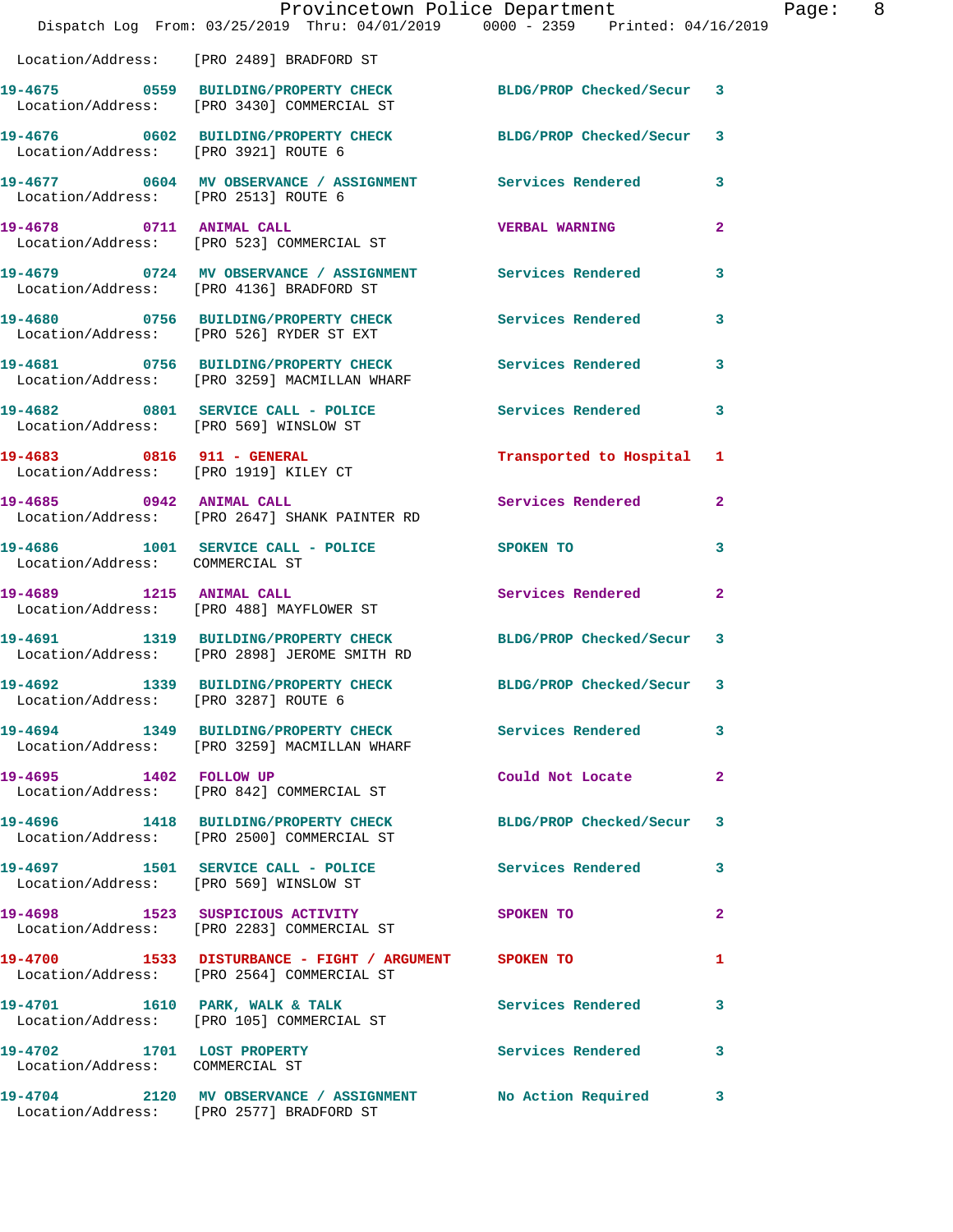|                                                         |                                                                                                                       | Provincetown Police Department | Page: 9 |
|---------------------------------------------------------|-----------------------------------------------------------------------------------------------------------------------|--------------------------------|---------|
|                                                         | Dispatch Log From: 03/25/2019 Thru: 04/01/2019 0000 - 2359 Printed: 04/16/2019                                        |                                |         |
|                                                         | 19-4705 2133 BUILDING/PROPERTY CHECK BLDG/PROP Checked/Secur 3<br>Location/Address: [PRO 539] SHANK PAINTER RD        |                                |         |
|                                                         | 19-4706 2323 BAR CHECK BLDG/PROP Checked/Secur 3<br>Location/Address: [PRO 2605] COMMERCIAL ST                        |                                |         |
|                                                         | 19-4707 2336 PARK, WALK & TALK SERVICES Rendered 3<br>Location/Address: [PRO 539] SHANK PAINTER RD                    |                                |         |
| For Date: $03/29/2019$ - Friday                         |                                                                                                                       |                                |         |
|                                                         | 19-4708 0001 BUILDING/PROPERTY CHECK BLDG/PROP Checked/Secur 3<br>Location/Address: [PRO 1952] COMMERCIAL ST          |                                |         |
|                                                         | 19-4709 0011 BUILDING/PROPERTY CHECK BLDG/PROP Checked/Secur 3<br>Location/Address: [PRO 530] SHANK PAINTER RD        |                                |         |
|                                                         | 19-4710 0015 PARK, WALK & TALK ST Services Rendered 3<br>Location/Address: [PRO 182] COMMERCIAL ST                    |                                |         |
|                                                         | 19-4711 0017 MV OBSERVANCE / ASSIGNMENT No Action Required 3<br>Location/Address: ROUTE 6 + SNAIL RD                  |                                |         |
|                                                         | 19-4712 0022 BAR CHECK<br>Location/Address: [PRO 484] MASONIC PL                                                      | BLDG/PROP Checked/Secur 3      |         |
|                                                         | 19-4713 0022 LOST WALLET<br>Location/Address: [PRO 542] SHANK PAINTER RD                                              | Services Rendered 3            |         |
|                                                         | 19-4714 0041 MV OBSERVANCE / ASSIGNMENT Services Rendered 3<br>Location/Address: [PRO 595] BRADFORD ST                |                                |         |
|                                                         | 19-4715 0133 MV OBSERVANCE / ASSIGNMENT No Action Required 3<br>Location/Address: BRADFORD ST + JOHNSON ST            |                                |         |
|                                                         | 19-4717 0140 MV OBSERVANCE / ASSIGNMENT Services Rendered 3<br>Location/Address: CONWELL ST + ROUTE 6                 |                                |         |
| Location/Address: [PRO 554] TREMONT ST                  | 19-4716  0141 BUILDING/PROPERTY CHECK BLDG/PROP Checked/Secur 3                                                       |                                |         |
|                                                         | 19-4718 0207 MV OBSERVANCE / ASSIGNMENT Services Rendered 3<br>Location/Address: [PRO 37] BRADFORD ST                 |                                |         |
|                                                         | 19-4719 		 0239 BUILDING/PROPERTY CHECK 		 BLDG/PROP Checked/Secur 3<br>Location/Address: [PRO 1778] SHANK PAINTER RD |                                |         |
|                                                         | Location/Address: [PRO 3259] MACMILLAN WHARF                                                                          |                                |         |
|                                                         | 19-4721 0406 BUILDING/PROPERTY CHECK BLDG/PROP Checked/Secur 3<br>Location/Address: [PRO 516] RACE POINT RD           |                                |         |
|                                                         | 19-4722 0413 BUILDING/PROPERTY CHECK BLDG/PROP Checked/Secur 3<br>Location/Address: [PRO 2898] JEROME SMITH RD        |                                |         |
| 19-4723 0420 HAZARDS<br>Location/Address: RACE POINT RD |                                                                                                                       | Services Rendered 2            |         |
|                                                         | 19-4724 0442 BUILDING/PROPERTY CHECK BLDG/PROP Checked/Secur 3<br>Location/Address: [PRO 99] COMMERCIAL ST            |                                |         |
|                                                         | 19-4725 		 0528 MV OBSERVANCE / ASSIGNMENT Services Rendered 3<br>Location/Address: ROUTE 6 + HOWLAND ST              |                                |         |
|                                                         | 19-4726 0533 MV OBSERVANCE / ASSIGNMENT No Action Required 3<br>Location/Address: BRADFORD ST + RYDER ST              |                                |         |
| Location/Address: [PRO 2519] ROUTE 6                    | 19-4727 0610 MV DISABLED                                                                                              | Services Rendered 2            |         |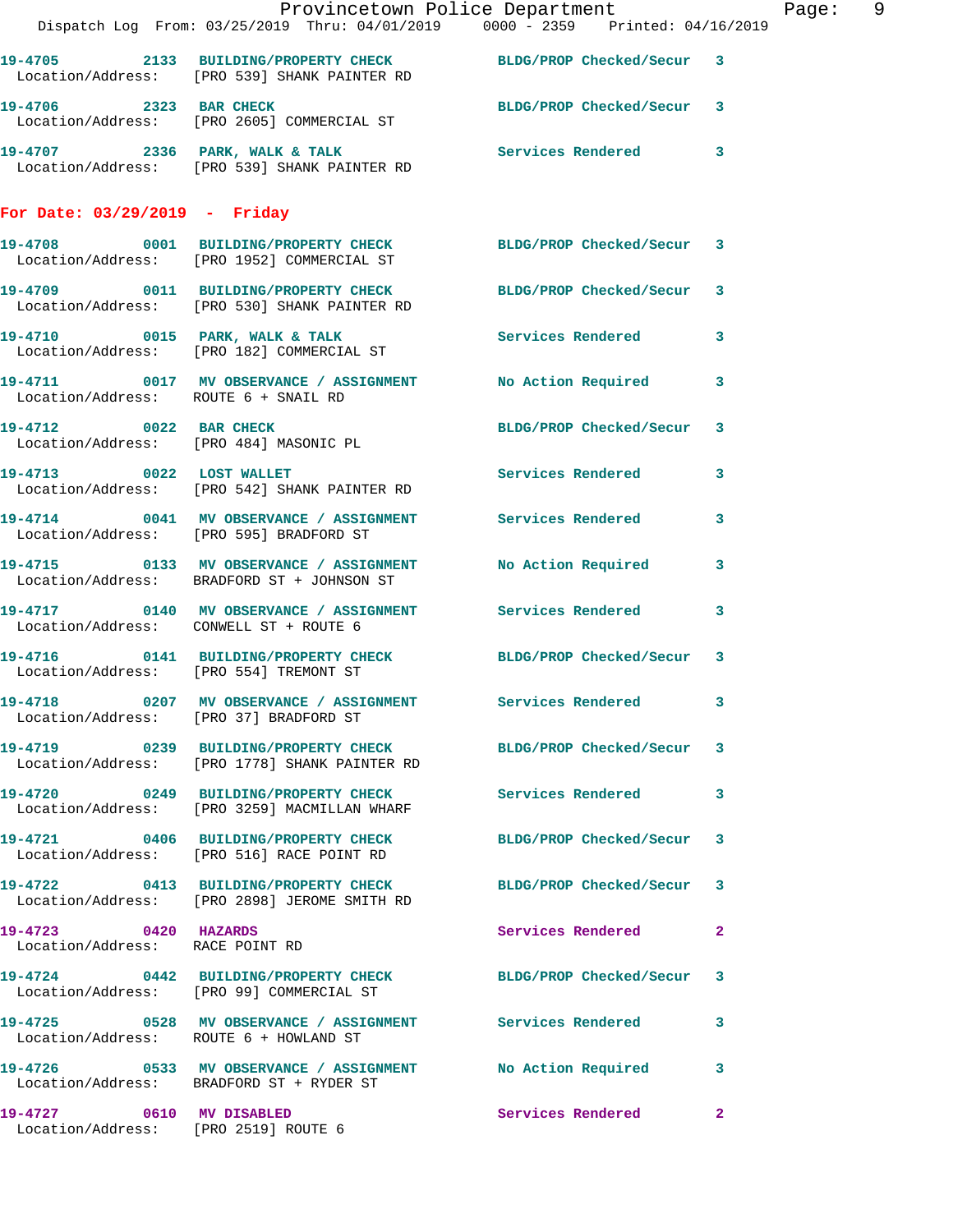|                                                       | 19-4728 0752 BUILDING/PROPERTY CHECK<br>Location/Address: [PRO 526] RYDER ST EXT                                                        | Services Rendered         | $\overline{\phantom{a}}$ 3 |
|-------------------------------------------------------|-----------------------------------------------------------------------------------------------------------------------------------------|---------------------------|----------------------------|
| Location/Address: [PRO 569] WINSLOW ST                | 19-4729 0801 SERVICE CALL - POLICE                                                                                                      | <b>Services Rendered</b>  | 3                          |
| Location/Address: [PRO 3440] ROUTE 6                  | 19-4731 0913 MV OBSERVANCE / ASSIGNMENT Services Rendered                                                                               |                           | $\overline{\phantom{a}}$ 3 |
| 19-4733 1019 MV STOP                                  | $\begin{tabular}{ll} \textbf{Location:} & [PRO 3431] LOPES SQUARE \\ \textbf{Refer To Citation:} & \underline{19-324-CN} \end{tabular}$ | <b>VERBAL WARNING</b>     | 3                          |
|                                                       | 19-4735 1323 MEDICAL EMERGENCY<br>Location/Address: [PRO 395] COMMERCIAL ST                                                             | Transported to Hospital 1 |                            |
|                                                       | 19-4736 1332 ANIMAL CALL<br>Location/Address: [PRO 3670] SHANK PAINTER RD                                                               | Could Not Locate          | $\mathbf{2}$               |
| Location/Address: RACE POINT RD                       | 19-4739 1504 ASSIST DEPARTMENT / MUTUAL AID Referred to Other Agenc 3                                                                   |                           |                            |
|                                                       | 19-4740 1516 PARK, WALK & TALK<br>Location: [PRO 3431] LOPES SQUARE                                                                     | No Action Required        | 3                          |
| 19-4741 1527 MV DISABLED<br>Location/Address: ROUTE 6 |                                                                                                                                         | Services Rendered         | $\mathbf{2}$               |
| 19-4742 1543 HAZARDS                                  | Location/Address: [PRO 3485] JEROME SMITH RD                                                                                            | Services Rendered         | $\mathbf{2}$               |
| 19-4743 1609 FOLLOW UP                                | Location/Address: [PRO 542] SHANK PAINTER RD                                                                                            | No Action Required 2      |                            |
| Location/Address: [PRO 78] BRADFORD ST                | 19-4745 1656 MEDICAL EMERGENCY                                                                                                          | Transported to Hospital 1 |                            |
|                                                       | 19-4747 1751 MEDICAL EMERGENCY<br>Location/Address: [PRO 1492] TREMONT ST                                                               | Transported to Hospital 1 |                            |
|                                                       | 19-4748 1800 MEDICAL EMERGENCY<br>Location/Address: [PRO 440] HARRY KEMP WAY                                                            | Transported to Hospital 1 |                            |
| 19-4750                                               | 1947 BUILDING/PROPERTY CHECK<br>Location/Address: [PRO 530] SHANK PAINTER RD                                                            | BLDG/PROP Checked/Secur 3 |                            |
| 19-4751                                               | 19-4751 1957 MV OBSERVANCE / ASSIGNMENT<br>Location/Address: BRADFORD ST + HOWLAND ST                                                   | Services Rendered         | 3                          |
|                                                       | 19-4753 2030 BUILDING/PROPERTY CHECK<br>Location/Address: [PRO 182] COMMERCIAL ST                                                       | BLDG/PROP Checked/Secur 3 |                            |
| 19-4754                                               | 2036 BUILDING/PROPERTY CHECK<br>Location/Address: [PRO 175] COMMERCIAL ST                                                               | BLDG/PROP Checked/Secur 3 |                            |
|                                                       | 19-4755 2121 BUILDING/PROPERTY CHECK<br>Location/Address: [PRO 539] SHANK PAINTER RD                                                    | BLDG/PROP Checked/Secur 3 |                            |
|                                                       | 19-4756 2128 MV OBSERVANCE / ASSIGNMENT<br>Location/Address: [PRO 2577] BRADFORD ST                                                     | No Action Required        | 3                          |
|                                                       | 19-4757 2352 BUILDING/PROPERTY CHECK<br>Location/Address: [PRO 3430] COMMERCIAL ST                                                      | <b>Services Rendered</b>  | 3                          |
| 19-4758                                               | 2353 BUILDING/PROPERTY CHECK<br>Location/Address: [PRO 3430] COMMERCIAL ST                                                              | BLDG/PROP Checked/Secur 3 |                            |
|                                                       |                                                                                                                                         |                           |                            |

**19-4759 2354 BUILDING/PROPERTY CHECK BLDG/PROP Checked/Secur 3**  Location/Address: [PRO 2483] COMMERCIAL ST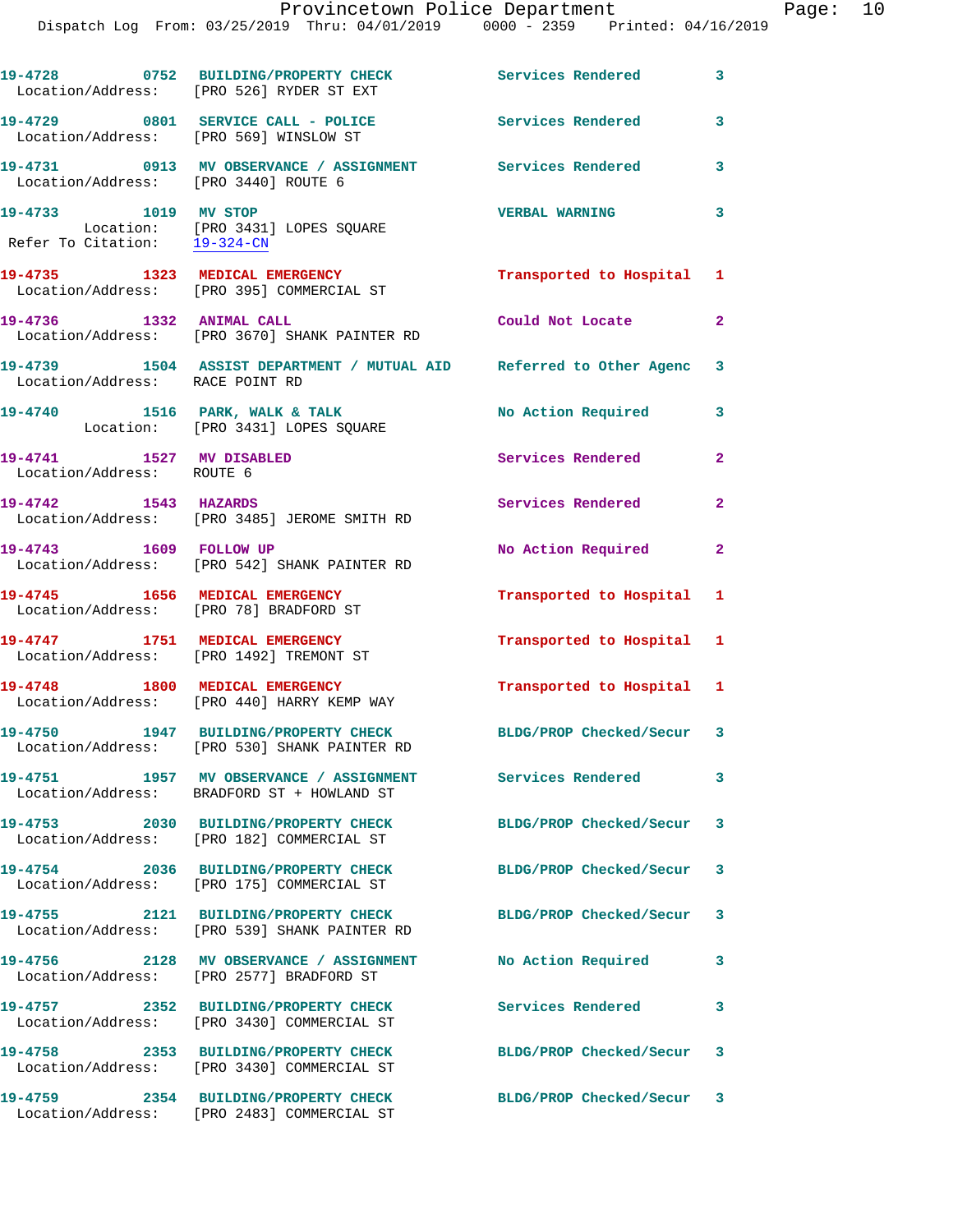| For Date: $03/30/2019$ - Saturday                                                                                |                                                                                      |                           |                         |
|------------------------------------------------------------------------------------------------------------------|--------------------------------------------------------------------------------------|---------------------------|-------------------------|
| 19-4760 0020 MV HIT & RUN<br>Refer To Accident: 19-16-AC                                                         | Location/Address: [PRO 594] COMMERCIAL ST                                            | FOLLOW UP                 | $\overline{\mathbf{2}}$ |
|                                                                                                                  | 19-4761 0034 PARK, WALK & TALK<br>Location/Address: [PRO 594] COMMERCIAL ST          | Services Rendered 3       |                         |
| 19-4762 0037 BAR CHECK                                                                                           | Location/Address: [PRO 2605] COMMERCIAL ST                                           | <b>Services Rendered</b>  | 3                       |
|                                                                                                                  | 19-4763 0040 PARK, WALK & TALK<br>Location/Address: [PRO 2500] COMMERCIAL ST         | <b>Services Rendered</b>  | $\overline{\mathbf{3}}$ |
|                                                                                                                  | 19-4765 0041 PARK, WALK & TALK<br>Location/Address: [PRO 539] SHANK PAINTER RD       | <b>Services Rendered</b>  | $\mathbf{3}$            |
|                                                                                                                  | 19-4764 0046 MEDICAL EMERGENCY<br>Location/Address: [PRO 2039] PILGRIM HEIGHTS RD    | Transported to Hospital 1 |                         |
| 19-4767 0112 MV STOP<br>Refer To Citation: T1244496<br>Refer To Citation: T1244497<br>Refer To Arrest: 19-35-AR  | Location/Address: BRADFORD ST + HANCOCK ST<br>Refer To $P/C$ : $\overline{19-36-AR}$ | Arrest(s) Made            | 3                       |
|                                                                                                                  | 19-4768 0617 BUILDING/PROPERTY CHECK<br>Location/Address: [PRO 526] RYDER ST EXT     | Services Rendered 3       |                         |
|                                                                                                                  | 19-4769 0648 MEDICAL EMERGENCY<br>Location/Address: [PRO 542] SHANK PAINTER RD       | Transported to Hospital 1 |                         |
|                                                                                                                  | 19-4771 0907 BUILDING/PROPERTY CHECK<br>Location/Address: [PRO 3430] COMMERCIAL ST   | BLDG/PROP Checked/Secur 3 |                         |
|                                                                                                                  | 19-4772 0914 BUILDING/PROPERTY CHECK<br>Location/Address: [PRO 2499] RACE POINT RD   | BLDG/PROP Checked/Secur 3 |                         |
| 19-4773 0928 MV STOP<br>Location/Address: [PRO 2479] ROUTE 6<br>Refer To Citation: $\frac{19-325-CN}{29-325-CN}$ |                                                                                      | VERBAL WARNING 3          |                         |
|                                                                                                                  | 19-4774 0945 SERVICE CALL - POLICE<br>Location/Address: [PRO 542] SHANK PAINTER RD   | SPOKEN TO                 | 3                       |
|                                                                                                                  | 19-4775 1020 BUILDING/PROPERTY CHECK<br>Location/Address: [PRO 2977] COMMERCIAL ST   | Services Rendered 3       |                         |
| 19-4776 1036 MV COLLISION<br>Location/Address: [PRO 2479] ROUTE 6<br>Refer To Accident: 19-17-AC                 |                                                                                      | Transported to Hospital 1 |                         |
| Location/Address: [PRO 16] BRADFORD ST                                                                           | 19-4778 1315 SUSPICIOUS ACTIVITY                                                     | Unfounded                 | $\mathbf{2}$            |
|                                                                                                                  | 19-4779 1327 MEDICAL EMERGENCY<br>Location/Address: [PRO 3259] MACMILLAN WHARF       | Transported to Hospital 1 |                         |
| 19-4780 1508 COMPLAINT - GENERAL                                                                                 | Location/Address: [PRO 1928] BRADFORD ST                                             | SPOKEN TO                 | 3                       |
| 19-4781 1539 FOLLOW UP<br>Refer To Accident: 19-15-AC                                                            | Location/Address: [PRO 545] SHANK PAINTER RD                                         | No Action Required        | $\mathbf{2}$            |
| Location/Address: [PRO 3440] ROUTE 6                                                                             | 19-4783 1650 MV OBSERVANCE / ASSIGNMENT No Action Required                           |                           | 3                       |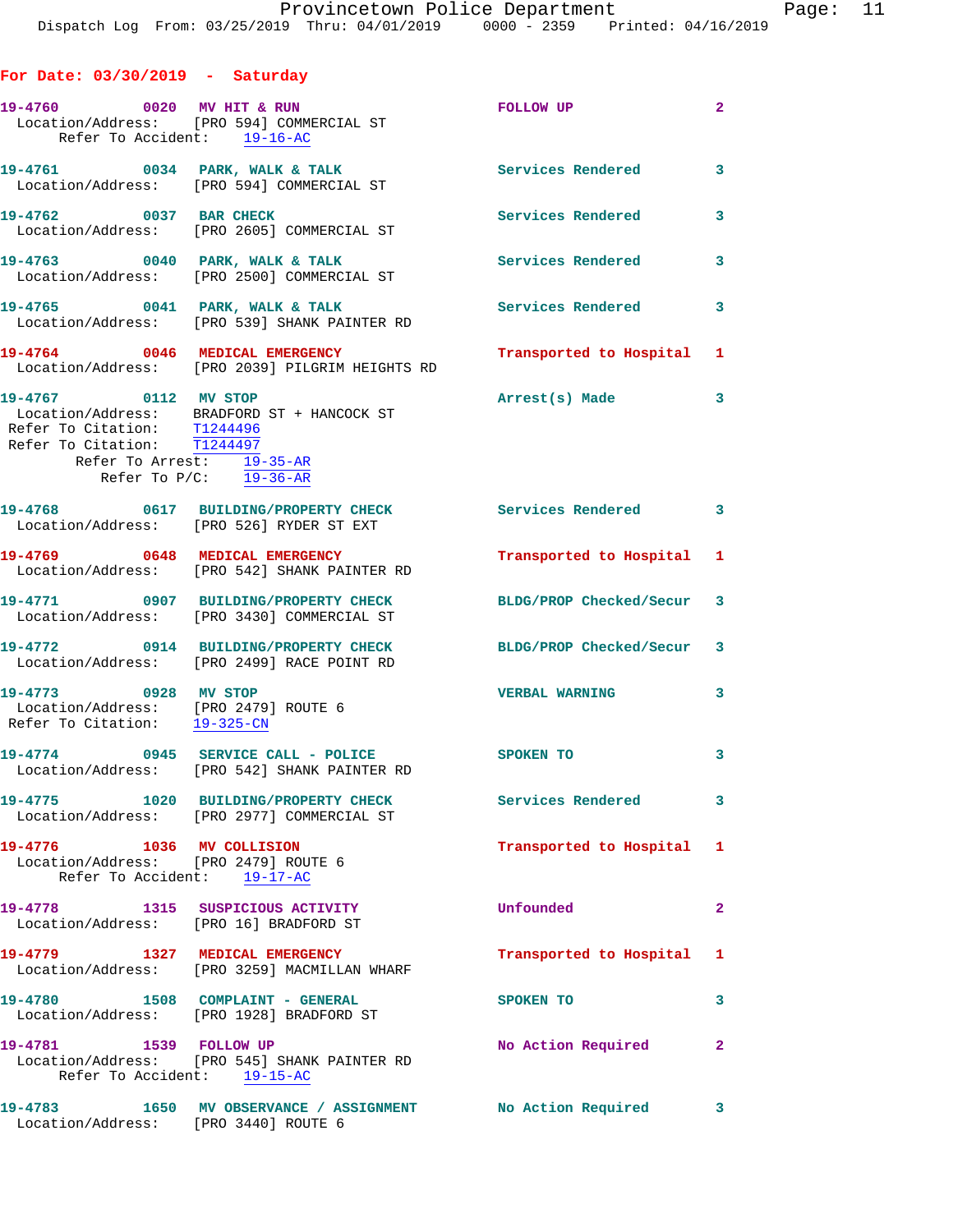|                                                                                              | Dispatch Log From: 03/25/2019 Thru: 04/01/2019 0000 - 2359 Printed: 04/16/2019                               | Provincetown Police Department |   | Page: 12 |  |
|----------------------------------------------------------------------------------------------|--------------------------------------------------------------------------------------------------------------|--------------------------------|---|----------|--|
|                                                                                              |                                                                                                              |                                |   |          |  |
| 19-4784 1703 MV STOP                                                                         | Location: [PRO 3672] TOWN LINE O/B<br>Refer To Citation: 19-326-CN                                           | <b>VERBAL WARNING</b>          | 3 |          |  |
| 19-4785 1706 MV STOP<br>Location/Address: [TRU 95] ROUTE 6<br>Refer To Citation: 19-327-CN   |                                                                                                              | <b>VERBAL WARNING</b>          | 3 |          |  |
| 19-4786 1715 MV STOP<br>Location/Address: [PRO 3440] ROUTE 6<br>Refer To Citation: 19-328-CN |                                                                                                              | <b>VERBAL WARNING</b>          | 3 |          |  |
| 19-4787 1723 MV STOP<br>Location/Address: ROUTE 6<br>Refer To Citation: 19-329-CN            |                                                                                                              | <b>VERBAL WARNING</b>          | 3 |          |  |
| 19-4788 1728 MV STOP<br>Location/Address: ROUTE 6<br>Refer To Citation: T1244521             |                                                                                                              | Citation / Warning Issu 3      |   |          |  |
|                                                                                              | 19-4789 1734 FIRE - CO ALARM<br>Location/Address: [PRO 3964] CONWELL ST                                      | <b>Services Rendered</b> 1     |   |          |  |
|                                                                                              | 19-4790 1751 PARK, WALK & TALK<br>Location: [PRO 3431] LOPES SQUARE                                          | Services Rendered              | 3 |          |  |
|                                                                                              | 19-4791 1804 MV OBSERVANCE / ASSIGNMENT<br>Location/Address: [PRO 544] SHANK PAINTER RD                      | No Action Required 3           |   |          |  |
|                                                                                              | 19-4792 1809 MEDICAL EMERGENCY<br>Location/Address: [PRO 208] COMMERCIAL ST                                  | Transported to Hospital 1      |   |          |  |
|                                                                                              | 19-4794 1839 BUILDING/PROPERTY CHECK BLDG/PROP Checked/Secur 3<br>Location/Address: [PRO 1638] COMMERCIAL ST |                                |   |          |  |
| Refer To Citation: 19-330-CN<br>Refer To Field Int: 19-14-FI                                 | 19-4795 1858 MV STOP<br>Location/Address: WILLOW DR + HOWLAND ST                                             | <b>VERBAL WARNING</b>          | 3 |          |  |
| Location/Address: [PRO 3222] ALDEN ST                                                        | 19-4796 2013 MEDICAL EMERGENCY                                                                               | Transported to Hospital 1      |   |          |  |
| Location/Address: [PRO 3440] ROUTE 6                                                         | 19-4798 2144 MV OBSERVANCE / ASSIGNMENT No Action Required                                                   |                                | 3 |          |  |
|                                                                                              | 19-4801 2352 BUILDING/PROPERTY CHECK BLDG/PROP Checked/Secur 3<br>Location/Address: [PRO 2520] PRINCE ST     |                                |   |          |  |
|                                                                                              | 19-4800 2353 PARK, WALK & TALK Services Rendered<br>Location/Address: [PRO 3908] COMMERCIAL ST               |                                | 3 |          |  |
| For Date: 03/31/2019 - Sunday                                                                |                                                                                                              |                                |   |          |  |
|                                                                                              | 19-4802 0019 BUILDING/PROPERTY CHECK BLDG/PROP Checked/Secur 3<br>Location/Address: [PRO 2483] COMMERCIAL ST |                                |   |          |  |
| 19-4803 0023 BAR CHECK                                                                       | Location/Address: [PRO 3443] COMMERCIAL ST                                                                   | Services Rendered              | 3 |          |  |
|                                                                                              | 19-4804 0041 MV OBSERVANCE / ASSIGNMENT Services Rendered<br>Location/Address: [PRO 2489] BRADFORD ST        |                                | 3 |          |  |
|                                                                                              | 19-4805 0100 BUILDING/PROPERTY CHECK Services Rendered<br>Location/Address: [PRO 3670] SHANK PAINTER RD      |                                | 3 |          |  |
|                                                                                              | 19-4806 0100 PARK, WALK & TALK<br>Location/Address: [PRO 105] COMMERCIAL ST                                  | <b>Services Rendered</b>       | 3 |          |  |
|                                                                                              | 19-4807 0105 MV OBSERVANCE / ASSIGNMENT Services Rendered                                                    |                                | 3 |          |  |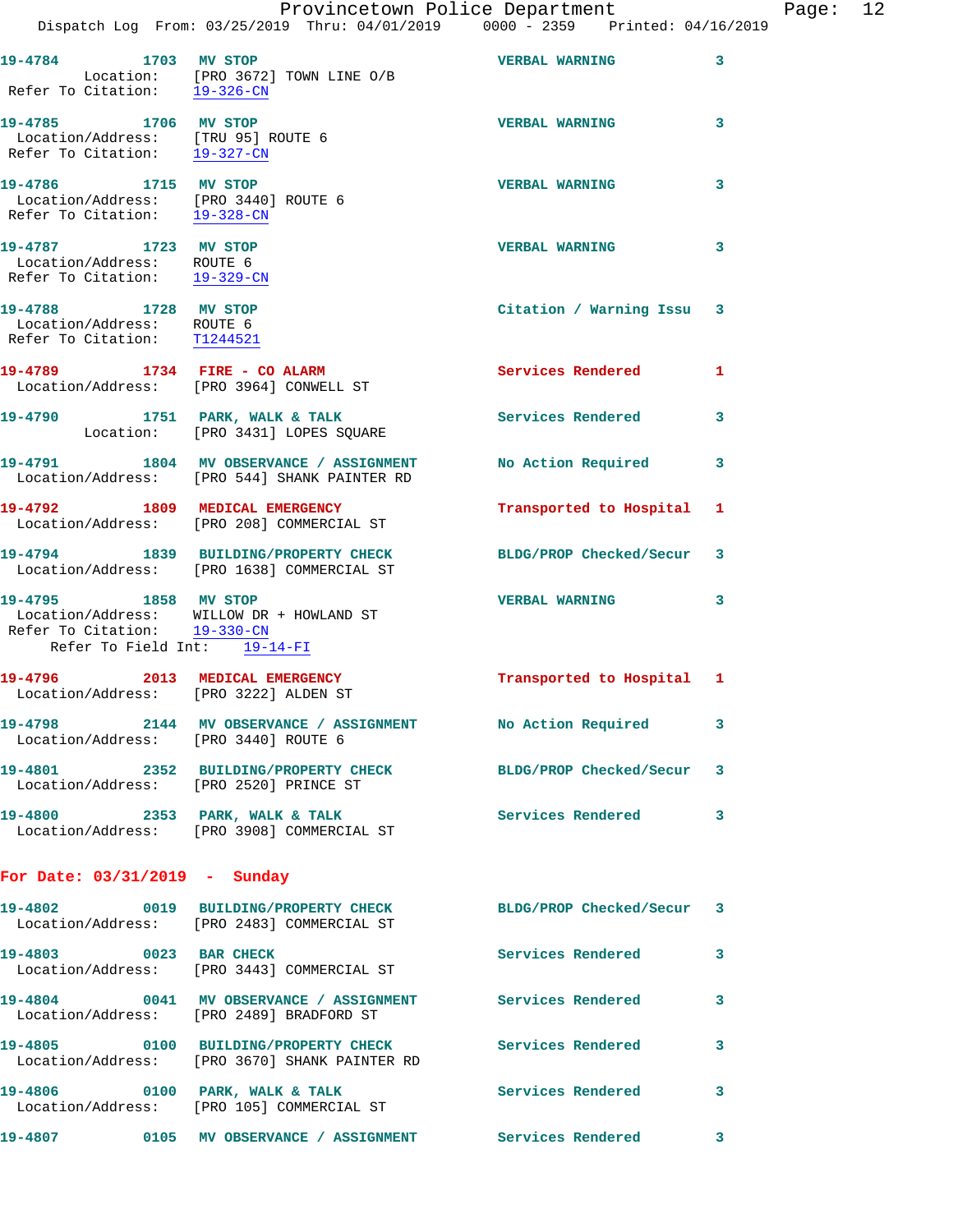|                                                            | Dispatch Log From: 03/25/2019 Thru: 04/01/2019 0000 - 2359 Printed: 04/16/2019                                        | Provincetown Police Department |              | Page: 13 |  |
|------------------------------------------------------------|-----------------------------------------------------------------------------------------------------------------------|--------------------------------|--------------|----------|--|
| Location/Address: CONWELL ST + ROUTE 6                     |                                                                                                                       |                                |              |          |  |
| Location/Address: COMMERCIAL ST                            | 19-4808 0111 BUILDING/PROPERTY CHECK BLDG/PROP Checked/Secur 3                                                        |                                |              |          |  |
|                                                            | 19-4810 0232 BUILDING/PROPERTY CHECK Services Rendered 3<br>Location/Address: [PRO 3259] MACMILLAN WHARF              |                                |              |          |  |
|                                                            | 19-4811 0340 BUILDING/PROPERTY CHECK BLDG/PROP Checked/Secur 3<br>Location/Address: [PRO 447] JEROME SMITH RD         |                                |              |          |  |
| Location/Address: ROUTE 6                                  | 19-4812 0536 MV OBSERVANCE / ASSIGNMENT Services Rendered 3                                                           |                                |              |          |  |
|                                                            | 19-4813 0627 BUILDING/PROPERTY CHECK Services Rendered 3<br>Location/Address: [PRO 2500] COMMERCIAL ST                |                                |              |          |  |
| Location/Address: ROUTE 6 + SNAIL RD                       | 19-4814 0748 MV OBSERVANCE / ASSIGNMENT Services Rendered                                                             |                                | 3            |          |  |
|                                                            | 19-4815 0749 BUILDING/PROPERTY CHECK Services Rendered 3<br>Location/Address: [PRO 2483] COMMERCIAL ST                |                                |              |          |  |
| Refer To Citation: 19-331-CN                               | 19-4816 0823 MV STOP<br>Location/Address: [PRO 3259] MACMILLAN WHARF                                                  | <b>VERBAL WARNING</b>          | 3            |          |  |
|                                                            | 19-4817 0915 BUILDING/PROPERTY CHECK Services Rendered 3<br>Location/Address: [PRO 2206] PILGRIMS LANDING             |                                |              |          |  |
|                                                            | 19-4818 0929 BUILDING/PROPERTY CHECK<br>Location/Address: [PRO 4136] BRADFORD ST                                      | Services Rendered              | 3            |          |  |
|                                                            | 19-4820 0942 MV OBSERVANCE / ASSIGNMENT Services Rendered 3<br>Location/Address: [PRO 3430] COMMERCIAL ST             |                                |              |          |  |
|                                                            | 19-4821     0953 MV OBSERVANCE / ASSIGNMENT      Services Rendered<br>Location/Address:   [PRO 3670] SHANK PAINTER RD |                                | 3            |          |  |
|                                                            | 19-4824 1005 BUILDING/PROPERTY CHECK BLDG/PROP Checked/Secur 3<br>Location/Address: [PRO 2206] PILGRIMS LANDING       |                                |              |          |  |
| Location/Address: ROUTE 6 + SNAIL RD                       | 19-4825 1037 MV OBSERVANCE / ASSIGNMENT Services Rendered                                                             |                                | 3            |          |  |
| 19-4826 1045 ALARM - GENERAL<br>Location/Address: BANGS ST |                                                                                                                       | Could Not Locate               | 1            |          |  |
| Location/Address: ROUTE 6 + HOWLAND ST                     | 19-4827 1149 MV OBSERVANCE / ASSIGNMENT Services Rendered                                                             |                                | 3            |          |  |
|                                                            | 19-4828 1211 PARK, WALK & TALK<br>Location/Address: [PRO 105] COMMERCIAL ST                                           | <b>Services Rendered</b> 3     |              |          |  |
|                                                            | 19-4830 1319 MV STOP<br>Location/Address: [PRO 4033] BRADFORD ST<br>Refer To Citation: 19-332-CN                      | <b>VERBAL WARNING</b>          | 3            |          |  |
| 19-4831 1319 TRESPASS                                      | Location/Address: [PRO 395] COMMERCIAL ST                                                                             | Services Rendered              | $\mathbf{2}$ |          |  |
|                                                            | 19-4832 1336 MV COLLISION<br>Location/Address: [PRO 4086] COMMERCIAL ST                                               | Services Rendered              | 1            |          |  |
|                                                            | 19-4833 1443 ASSIST CITIZEN<br>Location/Address: [PRO 4098] BLUEBERRY AVE                                             | Services Rendered              | 3            |          |  |
|                                                            | 19-4834 1514 MV DISABLED<br>Location/Address: RYDER ST EXT + COMMERCIAL ST                                            | Services Rendered              | $\mathbf{2}$ |          |  |
|                                                            | 19-4835               1545    MV OBSERVANCE  / ASSIGNMENT              Services Rendered              3               |                                |              |          |  |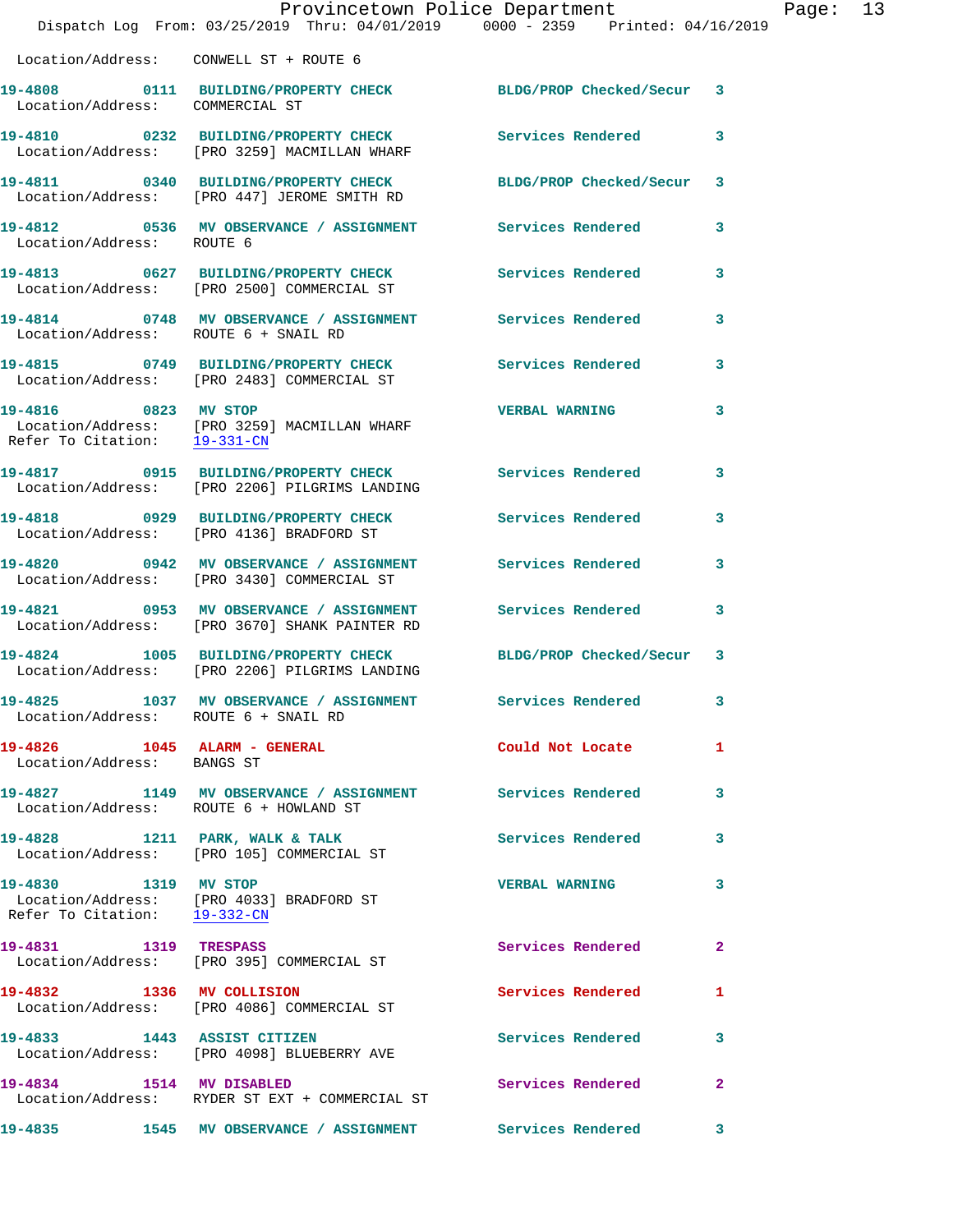|                                      | Provincetown Police Department<br>Dispatch Log From: 03/25/2019 Thru: 04/01/2019 0000 - 2359 Printed: 04/16/2019 |                          |              |
|--------------------------------------|------------------------------------------------------------------------------------------------------------------|--------------------------|--------------|
|                                      | Location/Address: [PRO 4136] BRADFORD ST                                                                         |                          |              |
|                                      | 19-4837 1659 BUILDING/PROPERTY CHECK Services Rendered<br>Location/Address: [PRO 2490] PROVINCELANDS RD          |                          | 3            |
|                                      | 19-4838 1704 BUILDING/PROPERTY CHECK Services Rendered<br>Location/Address: [PRO 2206] PILGRIMS LANDING          |                          | 3            |
| 19-4840 1737 HAZARDS                 | Location/Address: [PRO 3296] SHANK PAINTER RD                                                                    | Services Rendered        | $\mathbf{2}$ |
|                                      | 19-4841 1832 BUILDING/PROPERTY CHECK BLDG/PROP Checked/Secur<br>Location/Address: [PRO 447] JEROME SMITH RD      |                          | 3            |
|                                      | 19-4842 2036 MV OBSERVANCE / ASSIGNMENT Services Rendered<br>Location/Address: ROUTE 6 + SNAIL RD                |                          | 3            |
|                                      | 19-4843 2104 MV OBSERVANCE / ASSIGNMENT Services Rendered<br>Location/Address: HOWLAND ST + BRADFORD ST          |                          | 3            |
|                                      | 19-4844 2154 BUILDING/PROPERTY CHECK<br>Location/Address: [PRO 2483] COMMERCIAL ST                               | <b>Services Rendered</b> | 3            |
|                                      | 19-4845 2201 BUILDING/PROPERTY CHECK<br>Location/Address: [PRO 2540] RACE POINT RD                               | Services Rendered        | 3            |
|                                      | 19-4846 2344 BUILDING/PROPERTY CHECK<br>Location/Address: [PRO 1780] JOHNSON ST                                  | BLDG/PROP Checked/Secur  | 3            |
|                                      | 19-4847 2356 BUILDING/PROPERTY CHECK Services Rendered<br>Location/Address: [PRO 3259] MACMILLAN WHARF           |                          | 3            |
| For Date: $04/01/2019$ - Monday      |                                                                                                                  |                          |              |
|                                      | 19-4848 0007 BUILDING/PROPERTY CHECK BLDG/PROP Checked/Secur 3<br>Location/Address: [PRO 488] MAYFLOWER ST       |                          |              |
|                                      | 19-4850 0029 MV OBSERVANCE / ASSIGNMENT Services Rendered<br>Location/Address: BRADFORD ST + HOWLAND ST          |                          | 3            |
|                                      | Location/Address: SHANK PAINTER RD + BRADFORD ST                                                                 |                          |              |
| 19-4852 0138 MV STOP                 | Location/Address: ROUTE 6 + CONWELL ST<br>Refer To Citation: 19-333-CN<br>Refer To Field Int: 19-15-FI           | SPOKEN TO                | 3            |
|                                      | 19-4853 0211 MV OBSERVANCE / ASSIGNMENT Services Rendered<br>Location/Address: BRADFORD ST + RYDER ST            |                          | 3            |
|                                      | 19-4855 0411 BUILDING/PROPERTY CHECK<br>Location/Address: [PRO 3609] COMMERCIAL ST                               | BLDG/PROP Checked/Secur  | 3            |
|                                      | 19-4856 0524 BUILDING/PROPERTY CHECK BLDG/PROP Checked/Secur<br>Location/Address: [PRO 958] JEROME SMITH RD      |                          | 3            |
| Location/Address: [PRO 2518] ROUTE 6 | 19-4857 0530 MV OBSERVANCE / ASSIGNMENT Services Rendered                                                        |                          | 3            |
|                                      | 19-4858 0601 BUILDING/PROPERTY CHECK Services Rendered<br>Location/Address: [PRO 2500] COMMERCIAL ST             |                          | 3            |
|                                      | 19-4859 0620 MV OBSERVANCE / ASSIGNMENT Services Rendered<br>Location/Address: SHANK PAINTER RD + BROWNE ST      |                          | 3            |
| 19-4860 0808 AT SCHOOL               | Location/Address: [PRO 569] WINSLOW ST                                                                           | Services Rendered        | 3            |
|                                      | 19-4861 0815 SERVICE CALL - POLICE                                                                               | <b>Services Rendered</b> | 3            |

Page:  $14$ <br>19